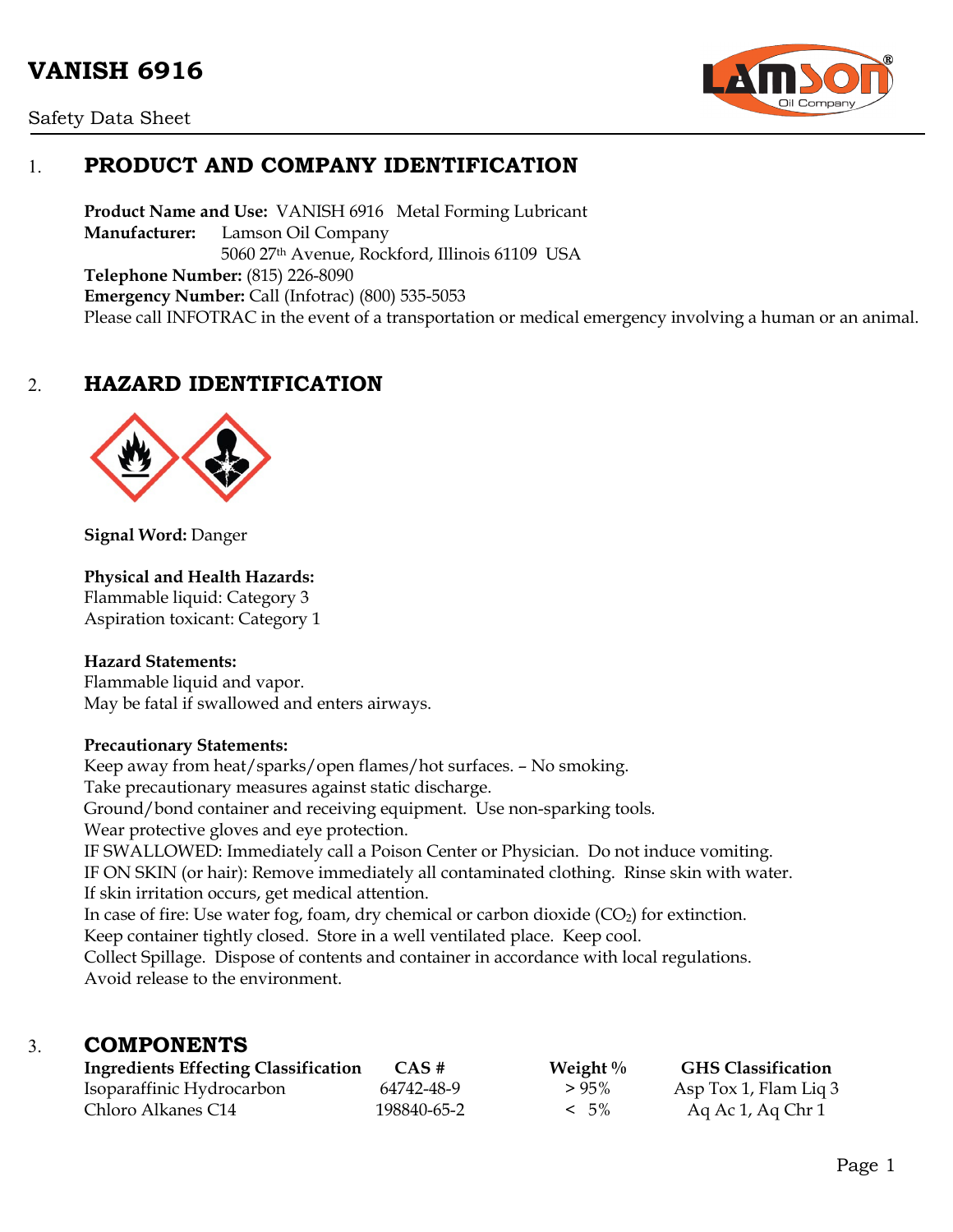Safety Data Sheet

### 4. **FIRST AID MEASURES**

**IF IN EYES:** Rinse cautiously with water for several minutes. Remove contact lenses if present and easy to do – continue rinsing. If eye irritation persists, get medical attention.

**IF ON SKIN** (or hair): Remove immediately all contaminated clothing. Rinse skin with water. If skin irritation occurs, get medical attention.

**IF SWALLOWED**: Immediately call a Poison Center or Physician. Do not induce vomiting.

**IF INHALED:** Remove to fresh air; apply artificial respiration if necessary. Get medical attention. Ingested material may be aspirated into the lungs and cause chemical pneumonia.

# 5. **FIRE-FIGHTING MEASURES**

#### **General Hazard**

Flammable materials can form combustible mixtures at temperatures at or above the flash point. Empty containers can contain residues that can cause fires or explosions when exposed to heat, flames, or sparks.

### **Fire-Fighting**

Keep fire exposed containers cool with water spray. Separate unburning product from fire. Use carbon dioxide, foam, or dry chemical extinguishing media to put out fires.

**Unusual Decomposition Products Under Fire Conditions**

None

# 6. **ACCIDENTAL RELEASE MEASURES**

#### **Personal Precautions**

Remove greatly contaminated clothing, including shoes and wash thoroughly after contact. Launder contaminated clothing before reuse.

#### **Environmental Precautions**

Stop leak if without risk. Dike large spills to prevent ingress into sewers and waterways. Eliminate all sources of ignition. Ensure adequate ventilation. Clean spills with absorbent and store in marked containers for disposal. Dispose in accordance with all applicable regulations.

# 7. **HANDLING AND STORAGE**

### **Safe Handling and Storage**

Do not handle, store, or dispense near open flames or ignition sources.

Keep containers inside and out of direct sunlight. Avoid extreme temperatures.

Do not reuse containers.

This product is a static accumulator and so steps should be taken to prevent static accumulation and electric spark formation.

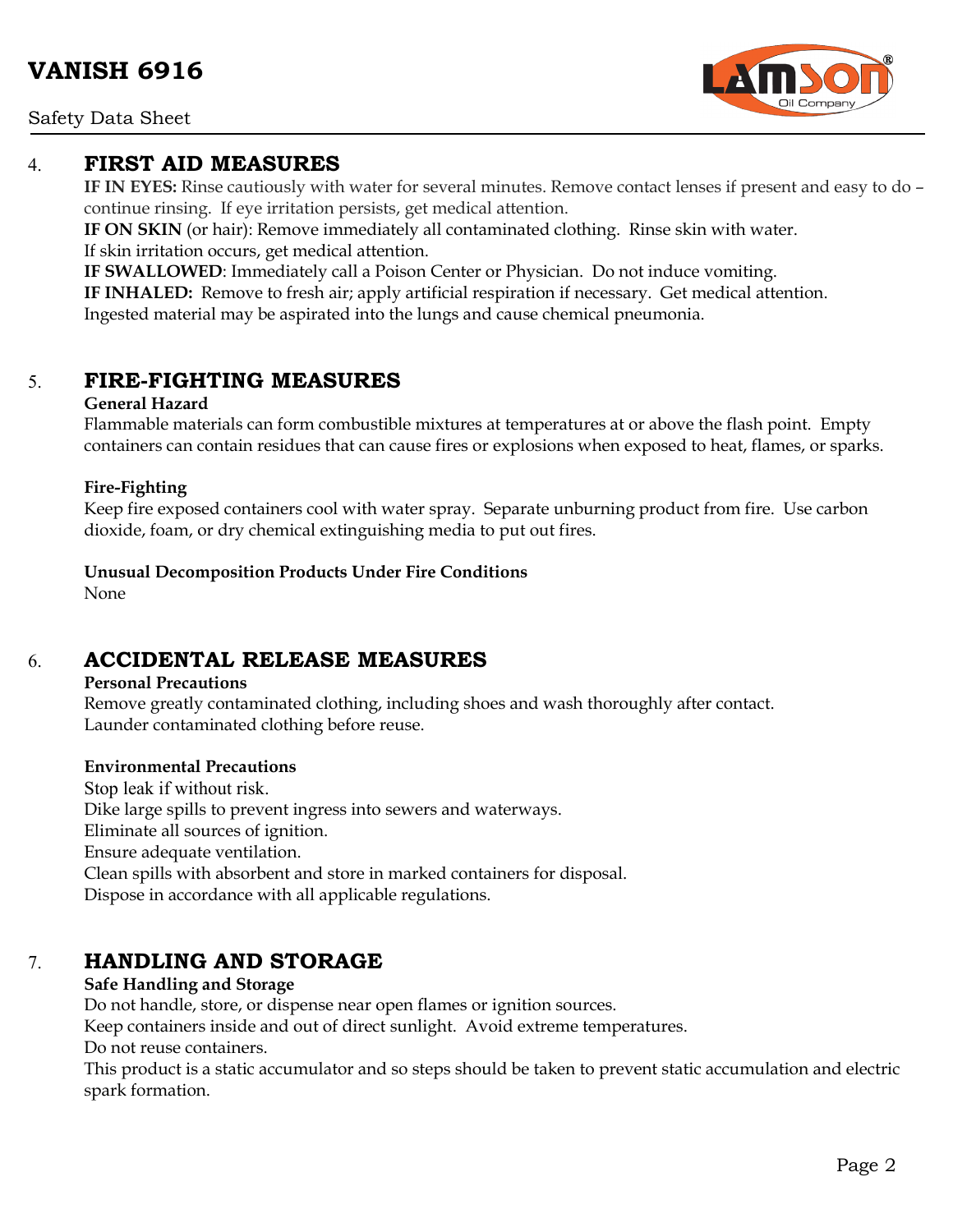

### **Incompatible Products**

Avoid strong oxidizing and reducing agents.

# 8. **EXPOSURE CONTROL AND PERSONAL PROTECTION**

#### **Ventilation**

Local exhaust is usually sufficient. General exhaust is preferred.

#### **Personal Protection**

Use approved respirator when airborne exposure limits are exceeded. Use solvent resistant gloves to avoid prolonged contact. Wear goggles or safety glasses with splashguards.

#### **Work Place Exposure Guide Lines**

Isoparaffinic Hydrocarbon has been assigned by the manufacturer a TWA of 1200 mg/m3 (177 ppm).

### 9. **PHYSICAL AND CHEMICAL PROPERTIES**

| <b>Boiling Point:</b>                          | $>$ 350 °F                                |
|------------------------------------------------|-------------------------------------------|
| Specific Gravity (water =1):                   | 0.77                                      |
| Vapor pressure (mm Hg):                        | 0.5                                       |
| <b>Melting Point:</b>                          | Not Applicable                            |
| Vapor Density (Air =1):                        | > 5                                       |
| <b>Evaporation Rate (butyl Acetate=1):</b>     | 0.1                                       |
| Solubility in water:                           | Insoluble                                 |
| Reactivity in water:                           | NIL                                       |
| <b>Appearance and Odor:</b>                    | Clear, colorless liquid; very slight odor |
| Flash point:                                   | $129$ °F                                  |
| Flammable Limits (volume percent in air):      | LEL: 0.7 UEL: 5.0                         |
| <b>Autoignition Temperature: approximately</b> | $678$ °F                                  |

### 10. **STABILITY AND REACTIVITY**

**Stability:** [ ] Unstable [ X ] Stable **Conditions to avoid:** None **Incompatibility (Materials to avoid):** Strong oxidizing and reducing agents. **Hazardous Decomposition Products:** Combustion may produce HCl and oxides of carbon. **Hazardous Polymerization:** [ ] May Occur [ X ] Will Not Occur **Conditions to Avoid:** Not Applicable

### 11. **TOXICOLOGICAL INFORMATION**

This product has minimal toxicity when inhaled, ingested, or when skin or eye contact is made. This product is considered an aspiration hazard based on its physical/chemical properties. This product is not expected to cause cancer or to be a skin sensitizer. No data is available to indicate that any ingredient is mutagenic or genotoxic. This product is not expected to cause reproductive or developmental effects.